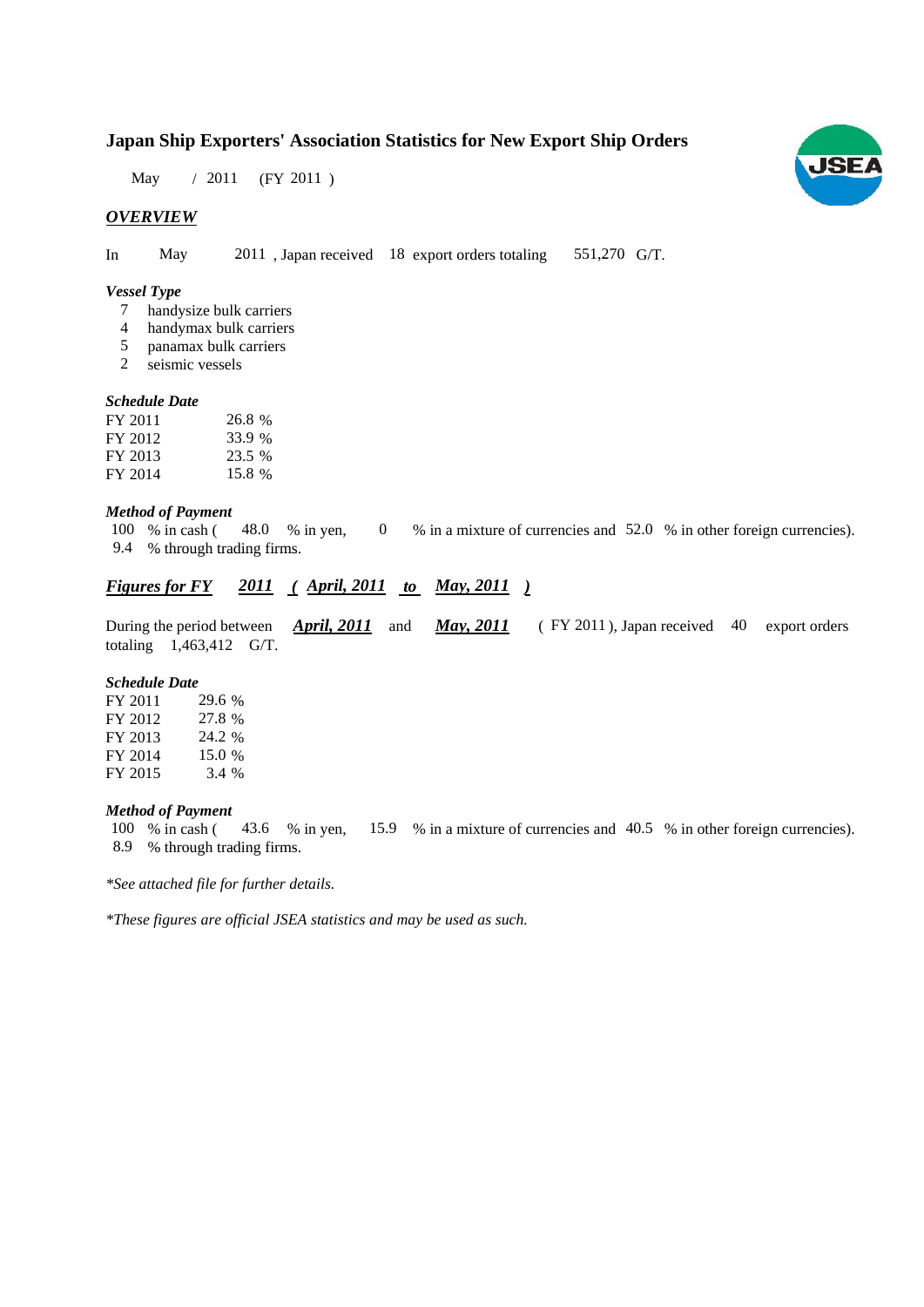## New Export Orders Placed in May 2011 (FY 2011) Based on Fiscal Year

| Description              |     | Apr 10 to Mar 11 |                 | Apr 10 to Jan 11 |                 | February 2011 |     | March 2011 |           | April 2011 |     | May 2011 |     | Apr 11 to May 11 |     | Jan 11 to May 11 |
|--------------------------|-----|------------------|-----------------|------------------|-----------------|---------------|-----|------------|-----------|------------|-----|----------|-----|------------------|-----|------------------|
|                          | No. | G/T              | No.             | G/T              | No.             | G/T           | No. | G/T        | No.       | G/T        | No. | G/T      | No. | G/T              | No. | G/T              |
| <b>General Cargos</b>    |     | 329,500          |                 | 329,500          |                 |               |     |            |           | 240,572    |     |          |     | 240.572L         |     | 240,572          |
| <b>Bulk Carriers</b>     | 282 | 10,773,060       | 247             | 9,338,450        | 12 <sup>1</sup> | 519,670       | 23  | 914,940    | <b>18</b> | 671,570    | 16  | 497,270  | 34  | 1,168,840        | 94  | 3,737,490        |
| Tankers                  | 12  | 1.319.040        | 10 <sup>1</sup> | 1,204,640        |                 |               |     | 114,400    |           |            |     |          |     |                  |     | 483,140          |
| <b>Combined Carriers</b> |     |                  |                 |                  |                 |               |     |            |           |            |     |          |     |                  |     |                  |
| Others                   |     |                  |                 |                  |                 |               |     |            |           |            |     | 54,000   |     | 54,000           |     | 54,000           |
| Total                    | 302 | 12,421,600       | 265             | 10,872,590       |                 | 519,670       | 25  | 1,029,340  | 22        | 912,142    | 18  | 551,270  | 40  | 1,463,412        | 105 | 4,515,202        |
| FY 2009 / FY 2008 (%)    |     | $*195.9$         |                 | 216.2            |                 | 135.4         |     | 110.9      |           | 109.4      |     | 59.0     |     | 82.7             |     | $** 127.1$       |
| In CGT                   |     | 5,547,270        |                 | 4,857,014        |                 | 221,496       |     | 468,760    |           | 447,993    |     | 303,556  |     | 751,549          |     | 2,045,279        |

*Figures for shipbuilding orders of 500 G/T and over for export as steel vessels placed with JSEA members are covered.*

\*FY 2010/FY2009

\*\*Calendar Year 2011

JSEA (June 2011)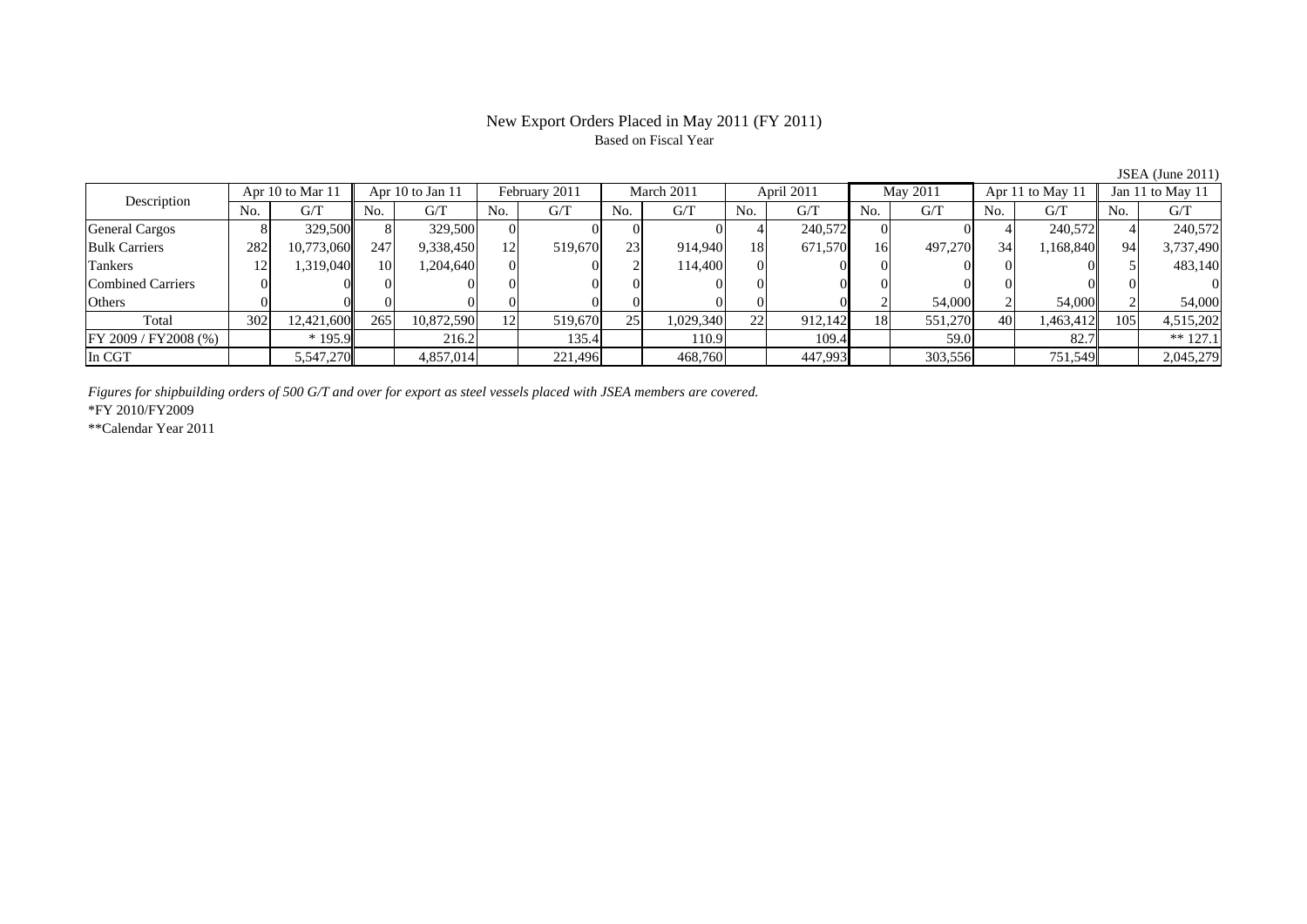## Export Ships Delivered in May 2011 (FY 2011) Based on Fiscal Year

No. G/T No. G/T No. G/T No. G/T No. G/T No. G/T No. G/T No. G/T $G/T$ General Cargos ( 27 1,648,534 21 1,197,893 2 183,960 4 266,681 3 153,030 1 78,316 4 231,346 10 681,987 Bulk Carriers 254 11,398,272 206 9,272,923 19 863,693 29 1,261,656 16 677,984 24 1,087,195 40 1,765,179 123 5,567,442 Tankers | 75 | 4,100,842 || 65 | 3,634,739 | 4| 221,371 | 6| 244,732 | 10 | 448,528 | 4 | 237,438 | 14 | 685,966 || 31 | 1,542,828 Combined Carriers 0 0 0 0 0 0 0 0 0 0 0 0 0 0 0 0Others 2 13,616 0 0 0 0 2 13,616 0 0 0 0 0 0 2 13,616 Total 358 17,161,264 292 14,105,555 25 1,269,024 41 1,786,685 29 1,279,542 29 1,402,949 58 2,682,491 166 7,805,873 FY 2009 / FY2008 (%) \* 103.6 106.6 120.2 78.2 78.0 125.0 97.1 \*\* 93.9 In CGT | | 7,670,227 || | 6,302,736 | | 540,578 | | 826,913 | | 587,719 | | 602,665 | | 1,190,384 | | 3,417,725 Description Apr 10 to Mar 11 Apr 10 to Jan 11 February 2011 March 2011 April 2011 May 2011 Apr 11 to May 11 Jan 11 to May 11

*Deliveries of new shipbuilding orders of 500 G/T and over for export as steel vessels placed with JSEA members are covered.*

\*FY 2010/FY2009

\*\*Calendar Year 2011

JSEA (June 2011)